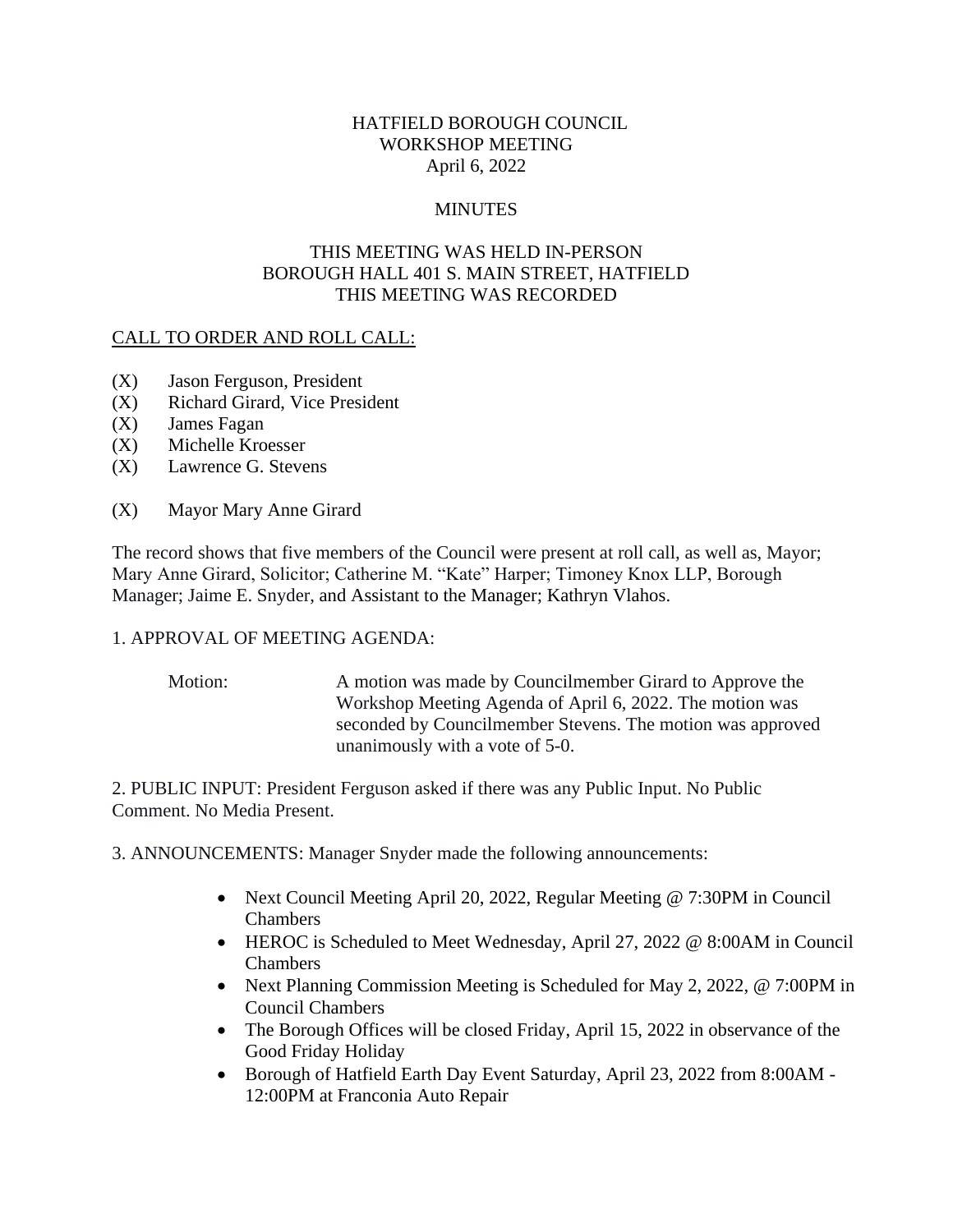- The Borough Offices will be closed Thursday, April 28, 2022 from 12:00 PM-1:00PM for Training
- Spring Town Hall is Scheduled for May 11, 2022 @ 7:00PM with a Meet and Greet from 6:00PM-7:00PM at the Municipal Building

# 4. REPORTS FROM STANDING COMMITTEES AND MAYOR:

- **Budget, Finance, and Labor Committee Report** President Ferguson stated that there were no updates for Council.
- **Planning, Building, and Zoning Committee Report** Councilmember Stevens stated that there were no updates for Council.
- **Public Safety Committee Report**

Councilmember Kroesser stated that they are looking to get a speed study completed on West Vine. Lieutenant Robertson reported the results from the speed study that was conducted on Blaine Ave, there was no concerns that were seen from that study.

### • **Public Works & Property and Equipment Committee Report**

Councilmember Fagan updated the Council that the guide rail on Poplar will be installed on the week of April 18, 2022.

#### • **Utilities Committee Report**

Councilmember Girard informed Council that there will be a Borough Wide Power Outage on April 24, 2022 starting at 12:01 AM to 4:00 AM.

### • **Hatfield Economic Revitalization Committee Report**

Councilmember Girard reported that Earth Day Celebration will take place on April 23, 2022. Councilmember Girad also updated Council on Business of the month as well as the newsletter for the Borough.

• **Dual Action Committee Report**

President Ferguson is working on scheduling a meeting with the Township to partner up on projects.

#### • **Mayor Mary Anne Girard Report**

Mayor Girard stated that there were no updates for Council.

### 5. REPORTS AND CORRESPONDENCE

Manager Snyder and President Ferguson updated and answered questions regarding the Reports and Correspondence. Lieutenant Robertson answered questions regarding the Police Report.

- Monthly Investments Report
- Monthly EIT/LST Report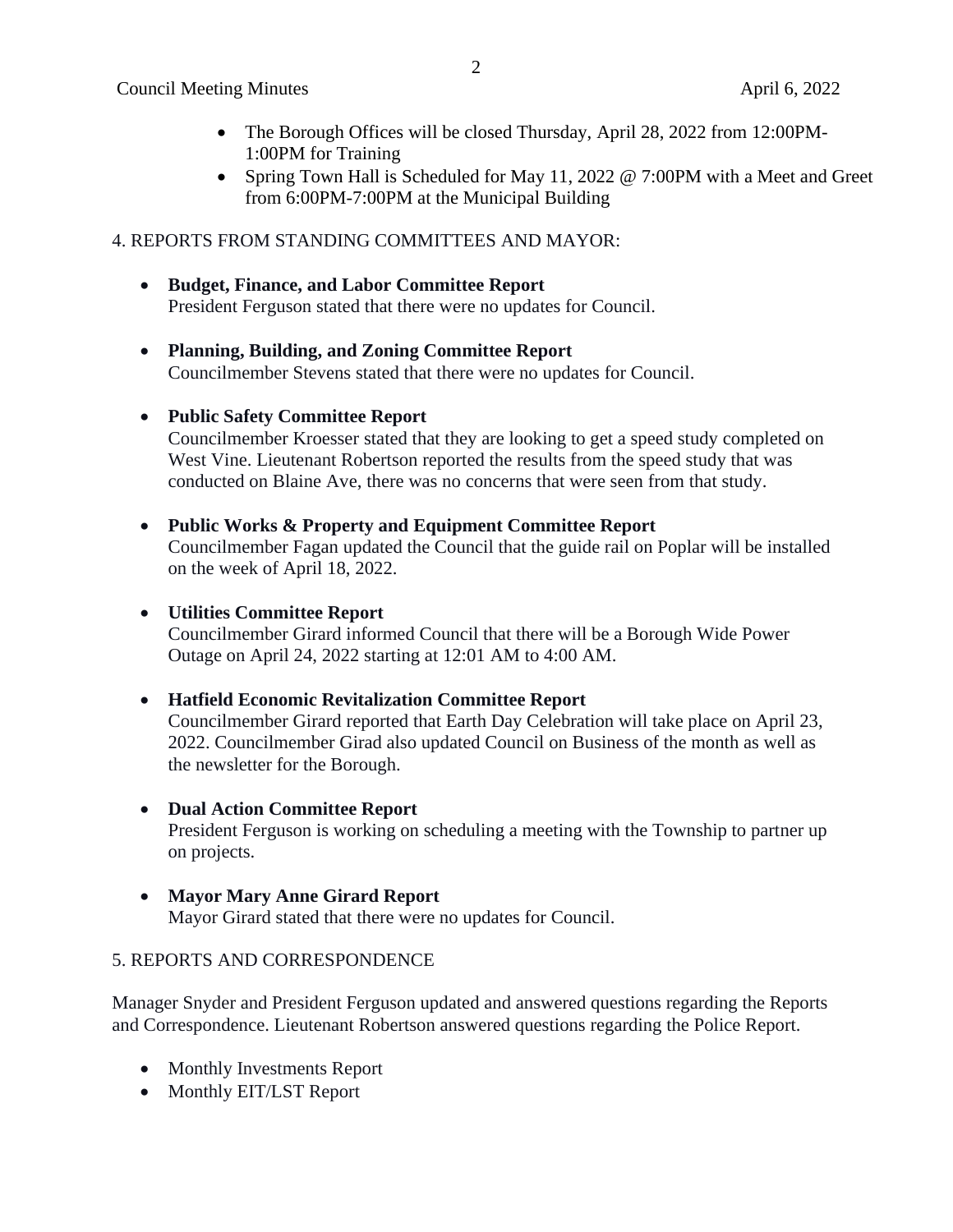- Monthly YTD Report
- Police Department Report
- Fire Department Report
- Public Works Department Report
- Engineering Report
- Zoning Officer, Building Code, Property Maintenance Report
- Fire Marshal / Fire Safety Inspection Report
- Pool Advisory Report

# 6. MANAGERS REPORT

- 1. Land Use & Development Updates
	- A. 371 Edgewood (formerly 122 ½ Towamencin Ave.)
		- Driveway being reviewed
	- B. Edinburgh Square Subdivision
		- Current construction on all four lots
	- C. Bennett's Court L.D.
		- Fire Marshal reviewing red-lined access plan
	- D. 43 Roosevelt L.D
		- Developers Agreement
	- F. SEPTA Property: Long Term Lease being developed
		- Appraisal
		- Long Term Lease Agreement
- 2. Utility Billing Update:

Staff continues to monitor Electric & Sewer Past Due accounts. Electric Shut-offs will occur on April 20, 2022.

Utility Survey in Borough Informer. We want to hear from you!

Email billing is available for Electric & Sewer Accounts. Please contact Utilities Department if you are interested in signing up.

The Electric Customer Portal has been updated. The Portal was restructured with customer input to make it more user-friendly. An updated user guide is available when opening the portal to assist with re-registration. The portal can be accessed from the Borough Website.

<https://hatf-pa0web.amppartners.org/index/php>

Please register exactly as it appears on your current billing. Example SMITH, JOHN E.

3. 2021 Outstanding Project Updates

A. The East Lincoln Avenue Bridge Replacement Project

- Completed minus final restoration (maintenance bond)
- Submitting reimbursement paperwork for the Grant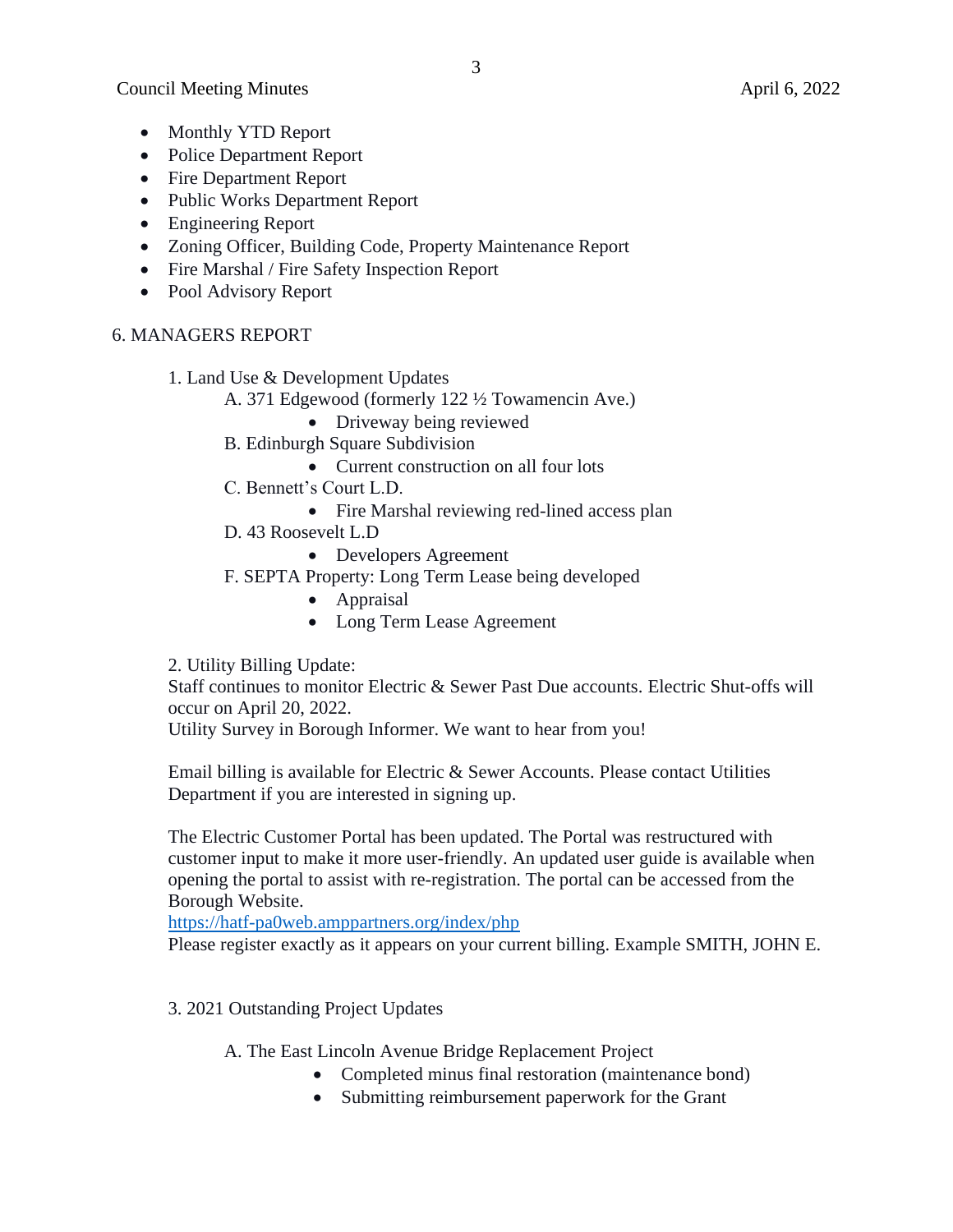- B. The Orchard Forest Way CDBG Sanitary Sewer Project
	- Updating Substantial Completion paperwork
	- Working on final restoration and final payment
- C. CMAQ Grant (Synchronization of Signals)
	- Waiting on PennDOT to connect to the server
- 4. 2022 Project Updates
	- A. 2022 ADA Ramp & Curb & Ramp Project
		- Pre-bid March  $9^{th}$  / Bid-opening March  $23^{rd}$
		- On for Consideration for Approval April  $6<sup>th</sup>$
	- B. 2022 Roadway Resurfacing Project
		- Pre-bid April  $27<sup>th</sup>$  / Bid-opening May 11th

C. W. Broad Street, E. Broad Street N. Market H2O / PA Small Water Storm and Sanitary Sewer Grant Project

- Finishing up survey, including televising
- Working on the bid package
- E. MTF / CTP Crosswalk Grants
	- Agreements received
	- Coordination with Storm and Sanitary H2O / PA Small Water Grant Project

### 5. PMEA Update

- March Newsletter-attached
- Training being offered in the East & West for Electric
- PMEA gathering at PSAB
- 6. AMP Pennsylvania R.I.C.E. BTM Peaking Project Update
	- Installing CT's & PT's discussion on April  $6<sup>th</sup>$  Agenda
- 7. AMI Update
	- The AMI system is 100% installed and integrated into our system.
- 8. Public Information Officer Update- attached
- 9. Items of Interest
	- A. PSAB Conference Registration
	- B. Tax Collector Municipay Account
	- C. 309 Connector Route Update
	- D. Liberty Bell Trail Updates
	- E. Dog Waste Stations
	- F. Liquid Fuels Allocation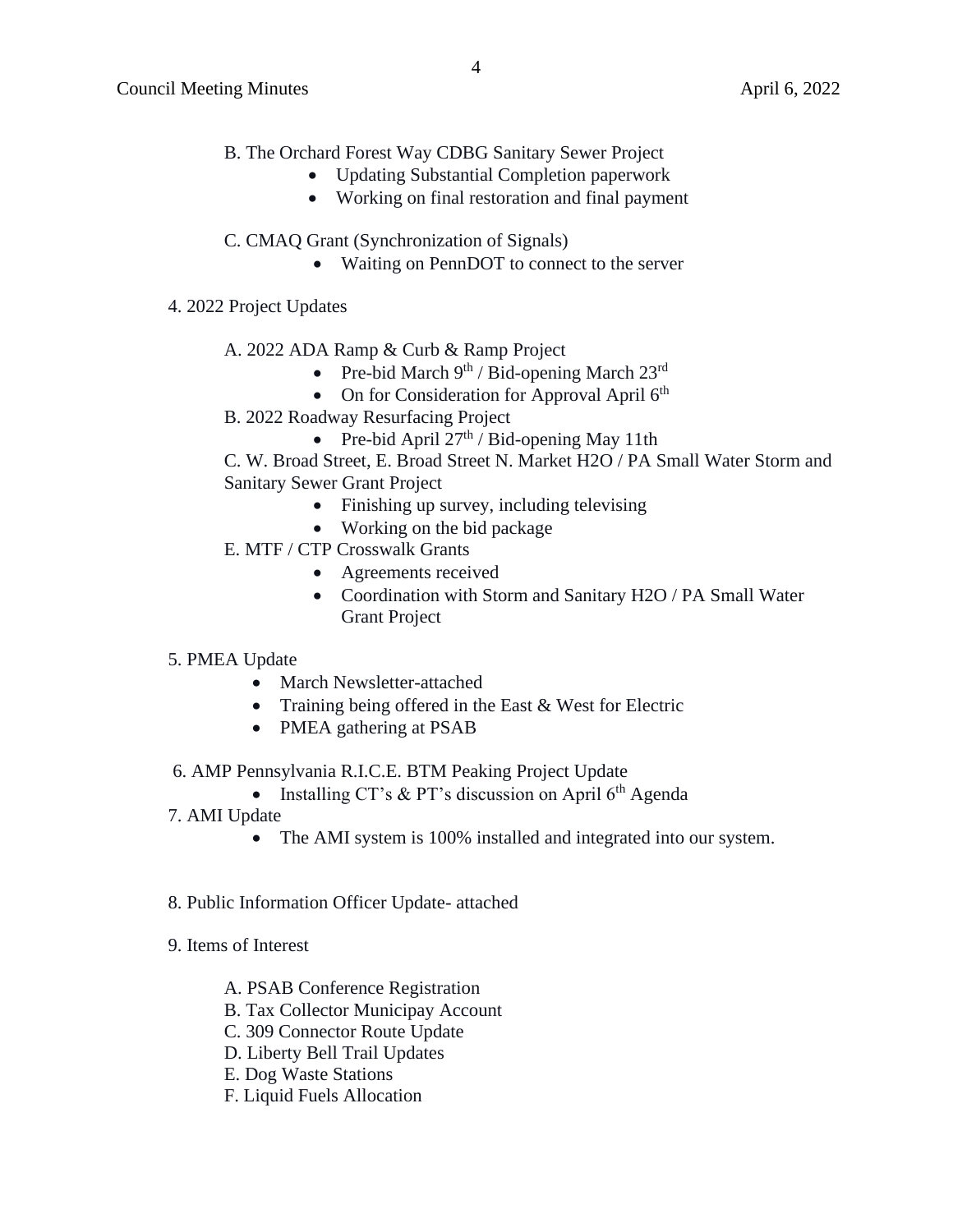G. Scantek Digital Documents

#### 7. NEW BUSINESS / DISCUSSION ITEMS

A. Conditional Use Application Hattricks Sports Bar and Grill 64 E. Lincoln Avenue Manager Snyder stated that this is for the advertainment of the Condition Use Hearing which is on for consideration tonight.

#### B. 2022 Curb Ramp and ADA Bid Results

Manager Snyder stated that the bid results are in the packet tonight which Drumheller was the lowest bidder in the amount of \$160,155.00. This is on for consideration tonight.

#### C. Stormwater Feasibility Study Letter of Support

Manager Snyder stated that this is the letter of Support that Hatfield Township needs to support the storm water feasibility study that we are completing with the Township. This is on for consideration tonight.

D. MS4 Draft Pollution Reduction Plan (PRP) Advertisement Manager Snyder stated that this is a requirement for a public meeting to be held in May for the MS4 and allow for comments.

E. Liberty Bell Trail Feasibility Study Resolution 2022-05 Manager Snyder explained that this is a letter of support for the Feasibility Study.

F. Behind the Meter Generator Power Outage Manager Snyder stated that on April 20, 2022 meeting there will be a discussion on the Borough Wide Power Outage.

G. Deputy Tax Collector

Manager Snyder stated that the tax collector needs a deputy tax collector incase he is not able to perform his duties. This is on for consideration at the next Borough Council Meeting.

#### H. PSAB Conference Voting Delegate and Alternate Manager Snyder stated Council needs to decide on who will be the voting delegate for PSAB conference.

# I. 250th Anniversary of America

Councilmember Stevens explained that our Nation will be celebrating its 250 Anniversary in 2026 and would like to join with the History Museum and Hatfield Township to plan a celebration of this event.

### J. Borough Event Tent Purchase

Council Member Girard started a discission of the Borough Council the purchase of a tent for events.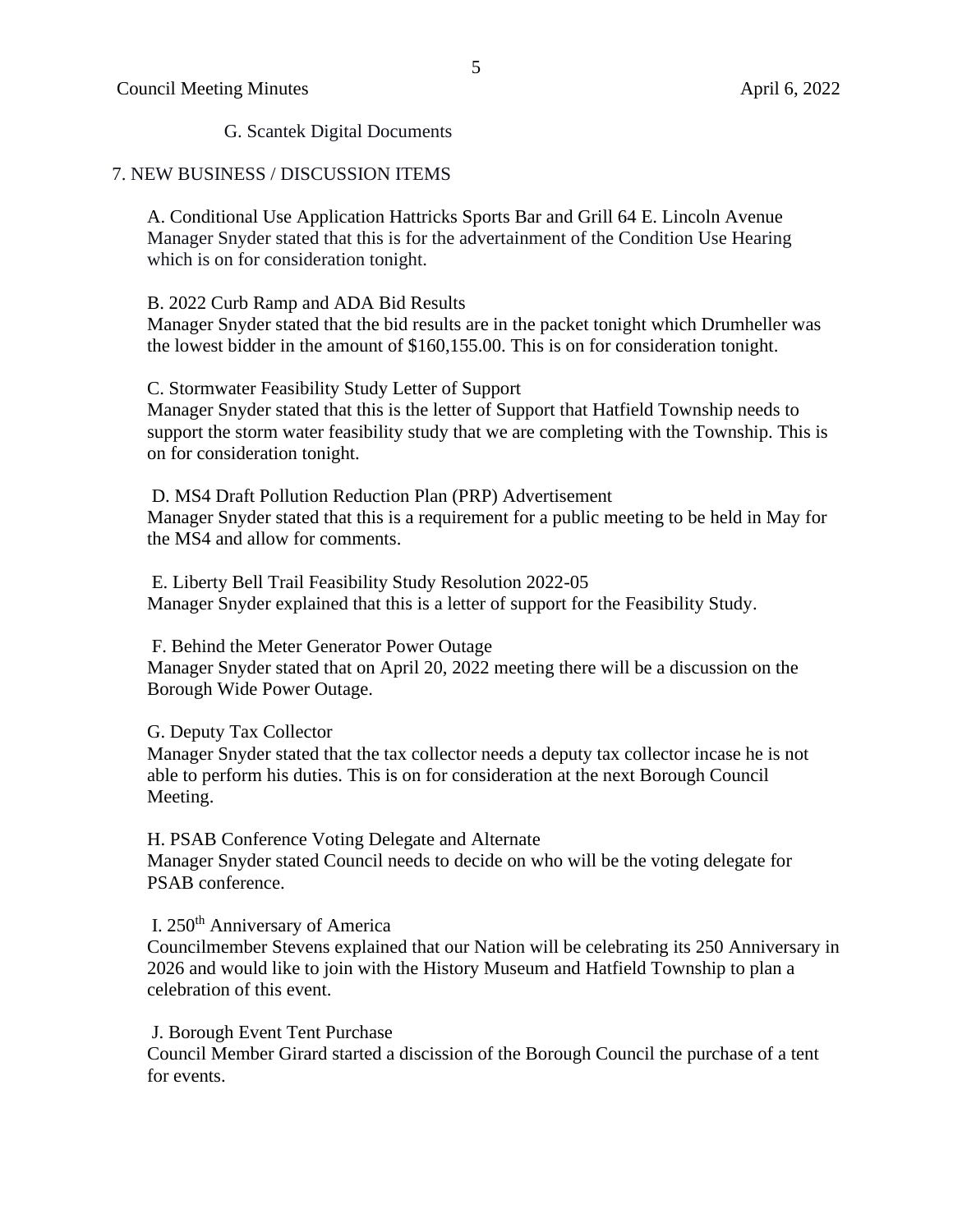K. Name Plates for Park Benches

Mayor Girard discussed the idea of residents being able to purchase name plates for park benches in the Borough.

#### 8. OLD BUSINESS: None

#### 9. ACTION ITEMS:

A. Motion to Consider Advertising for a Conditional Use Hearing for Hattricks Sports Bar and Grill located at 64 E. Lincoln Avenue to be held Wednesday, May 4, 2022 at 7:30PM

Motion: A motion was made by Councilmember Stevens to Approve Advertising for a Conditional Use Hearing for Hattricks Sports Bar and Grill located at 64 E. Lincoln Avenue to be held Wednesday, May 4, 2022 at 7:30PM. The motion was seconded by Councilmember Kroesser.

President Ferguson asked if there were any comments or questions. There were no comments or questions.

The motion was approved unanimously with a vote of 5-0.

B. Motion to Consider Awarding the 2022 Curb Ramp and ADA Project to Drumheller Construction Co., Inc. in the amount of \$160,155.00 (One hundred sixty thousand one hundred fifty-five dollars)

Motion: A motion was made by Councilmember Girard to Award the 2022 Curb Ramp and ADA Project to Drumheller Construction Co., Inc. in the amount of \$160,155.00 (One hundred sixty thousand one hundred fifty-five dollars). The motion was seconded by Councilmember Stevens.

President Ferguson asked if there were any comments or questions. There were no comments or questions.

The motion was approved unanimously with a vote of 5-0.

C. Motion to Consider Signing the Letter of Support for the Stormwater Feasibility Study for Hatfield Borough and Hatfield Township

Motion: A motion was made by Councilmember Stevens to Approve Signing the Letter of Support for the Stormwater Feasibility Study for Hatfield Borough and Hatfield Township. The motion was seconded by Councilmember Kroesser.

President Ferguson asked if there were any comments or questions. There were no comments or questions.

The motion was approved unanimously with a vote of 5-0.